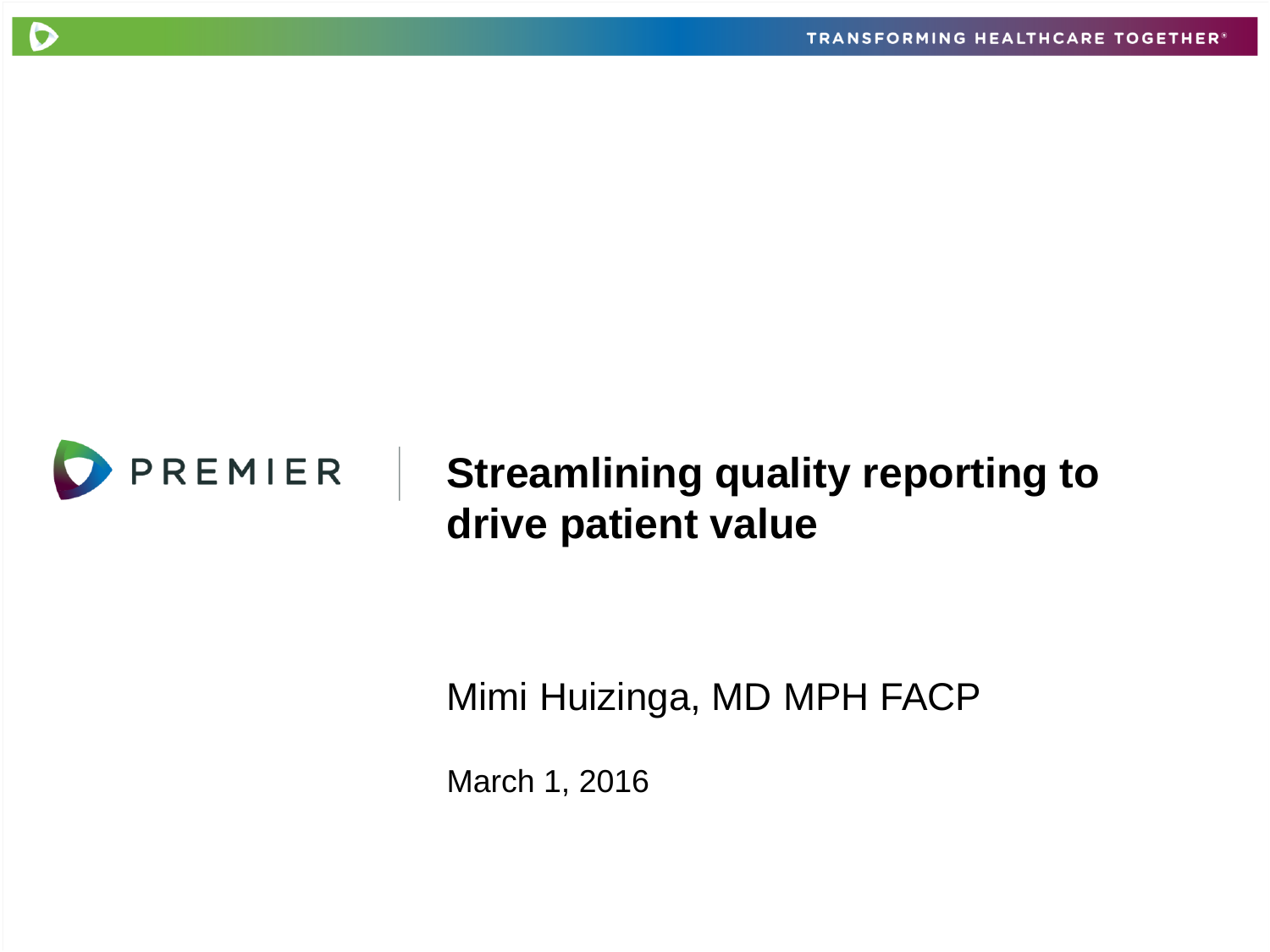# **The scale and commitment to transform healthcare**

*Premier is a provider-driven healthcare performance improvement company. We co-innovate solutions with our members to reduce costs, improve quality, and produce better patient outcomes.*

#### **SCALE**

- Alliance of ~**3,600** hospitals **74%** of U.S. community hospitals – and ~**120,000** other providers
- Work with 1.2 million clinicians; Care for >120 million  $\circ$ Americans
- Integrated clinical, financial, operational data insights  $\triangleright$ into ~**40%** of U.S. health system discharges
- Approximately **\$44 billion** in supply chain spend D
- Manage ~**2,000** contracts from ~**1,100** suppliers **ALIGNMENT**
- **10** health system board members
- Premier field force embedded in member hospitals **COMMITMENT**
- Members view Premier as strategic partner

#### **CO-INNOVATION**

- Co-develop solutions with members
- Committees composed of **~163** member hospitals D
- **~1,200** hospitals in performance improvement collaboratives

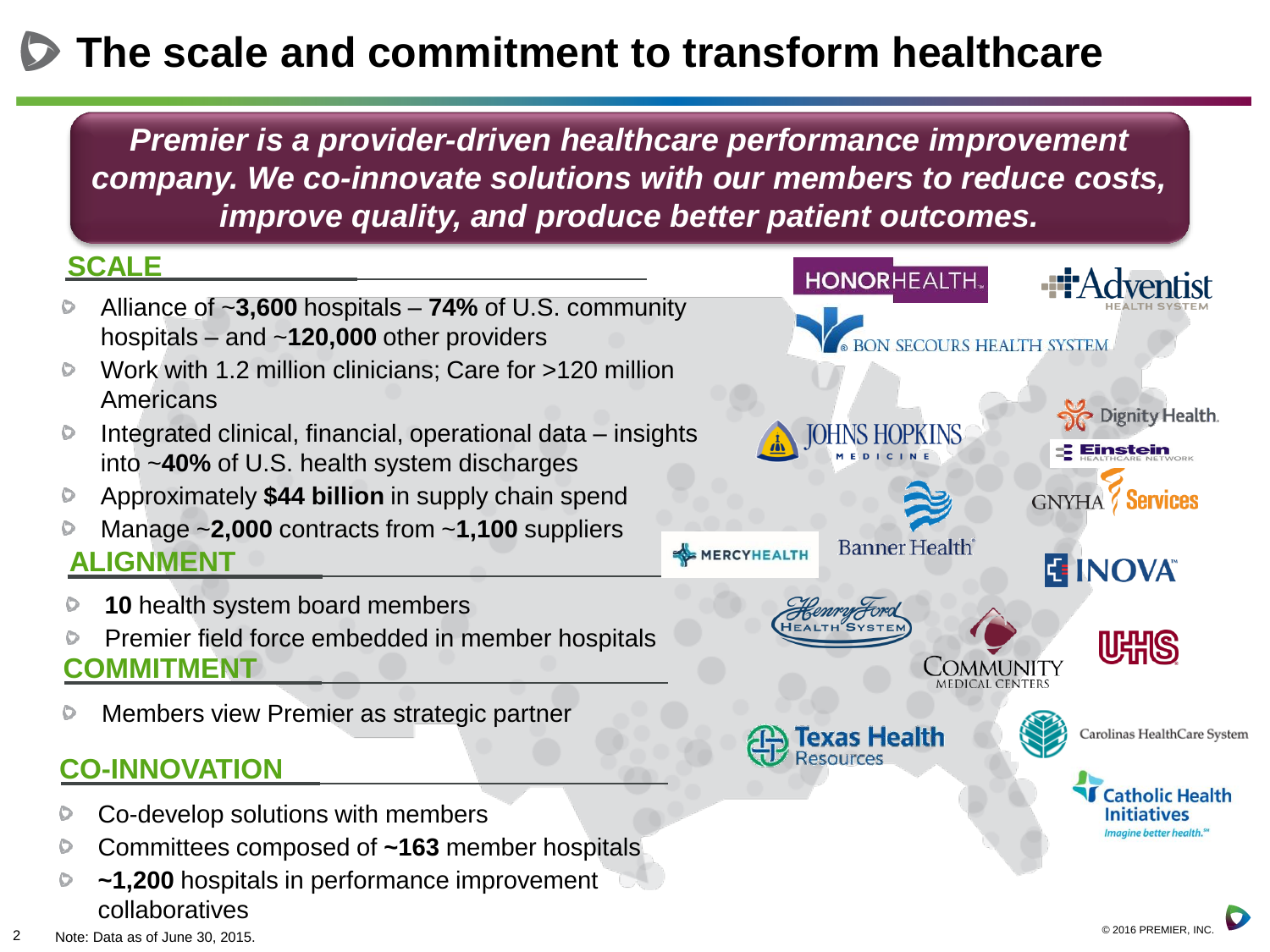### **Many health systems are not aware of the variety of metrics that are being actively tracked and submitted**

#### **Many programs require measures**

- CMS programs (e.g., core measures, PQRS, meaningful use)
- Contractual requirements from other payers
- Centers of Excellence for enhanced payment or ability to offer service
- Certification requirements (e.g., transplant centers)

3

• Registries that are common (e.g., NSQIP) or for physician maintenance of certification and OPPE

**Data collection can become the focus instead of driving improvement**

© 2016 PREMIER, INC.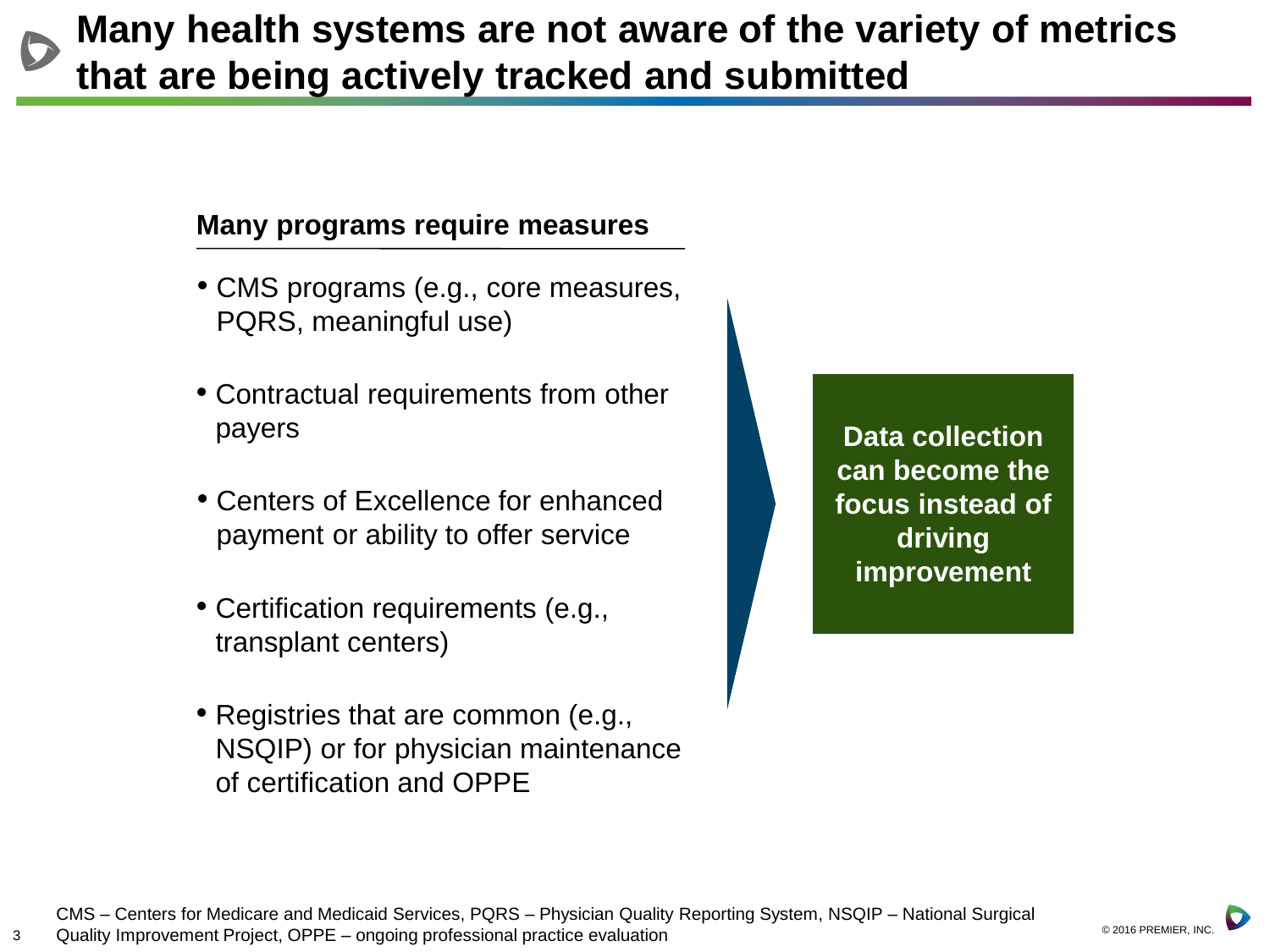#### **Providers**

- Providers bear the responsibility for managing the various reporting requirements
- Providers vet the measures and "defend" the care provided
- Providers define necessary workflows to support data collection

#### **Systems**

- Systems create an integrated care system for providers, but manage individual reporting requirements on the backend
- Systems define necessary workflows to support data collection
- Systems provide FTE to support effort

#### **Payers**

- Payers provide consistent logic for measurement requirements
- Payers support streamlining/ aligning measurement to focus on high-value metrics
- Payers develop evidence-based attribution and assignment protocols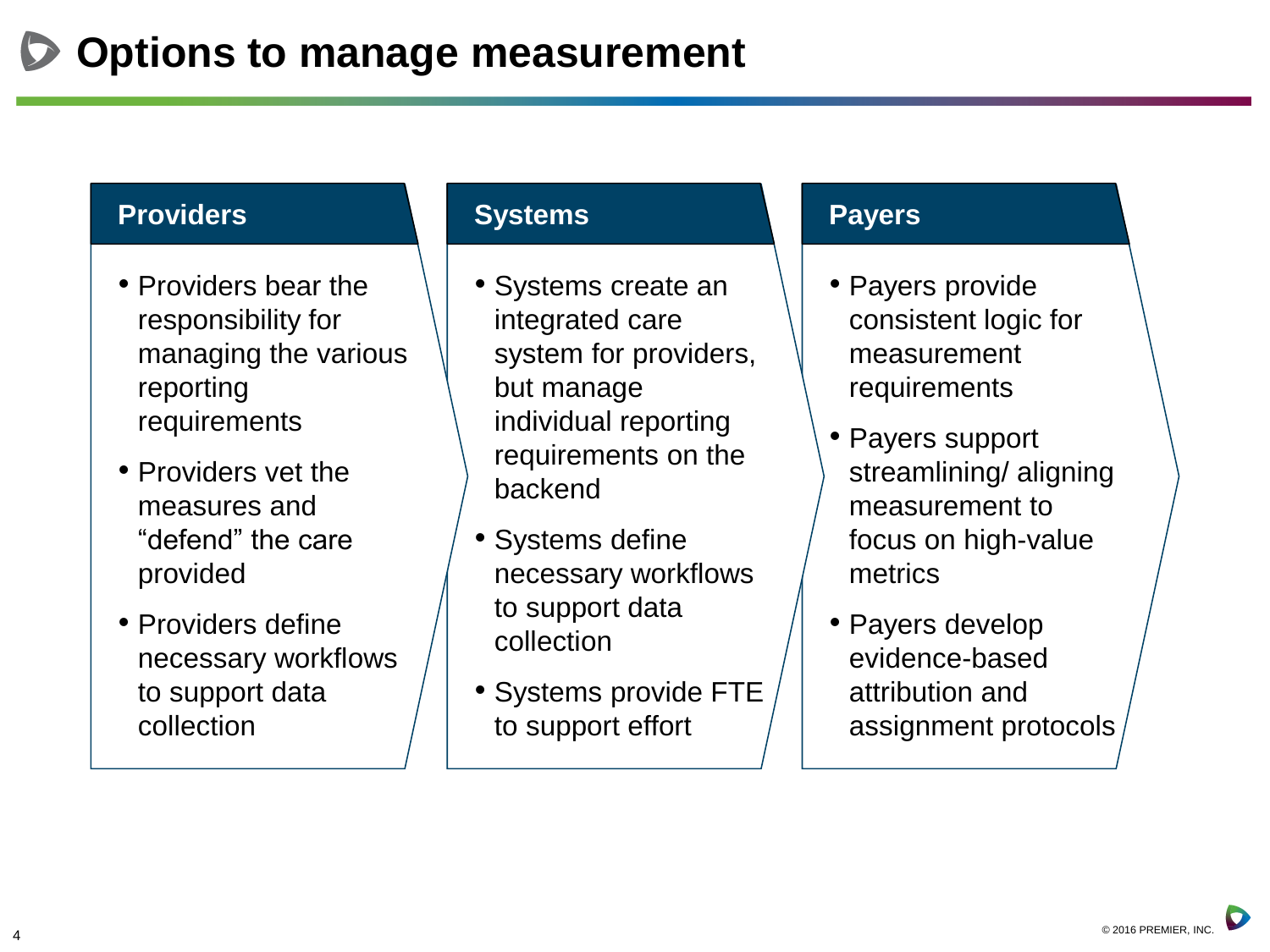### **Despite the increase in measurement, a minority of providers feel that patient care is improving**

#### Recent survey showed that **half of physicians** feel quality measurement is having a **negative impact**

#### Exhibit 3. Providers Are Largely Negative About Increased Use of **Quality Metrics to Assess Provider Performance**

Do you think the increased use of quality metrics to assess provider performance is having a positive, negative, or no impact on primary care providers' ability to provide quality care to their patients?





Source: The Commonwealth Fund/Kaiser Family Foundation 2015 National Survey of Primary Care Providers.

- Hard to balance the need for **shared decision making** and **standardized measures** for all patients
- Patients' **stated goal and satisfaction** with care may vary
- **Function may supersede** a predefined outcome for many patients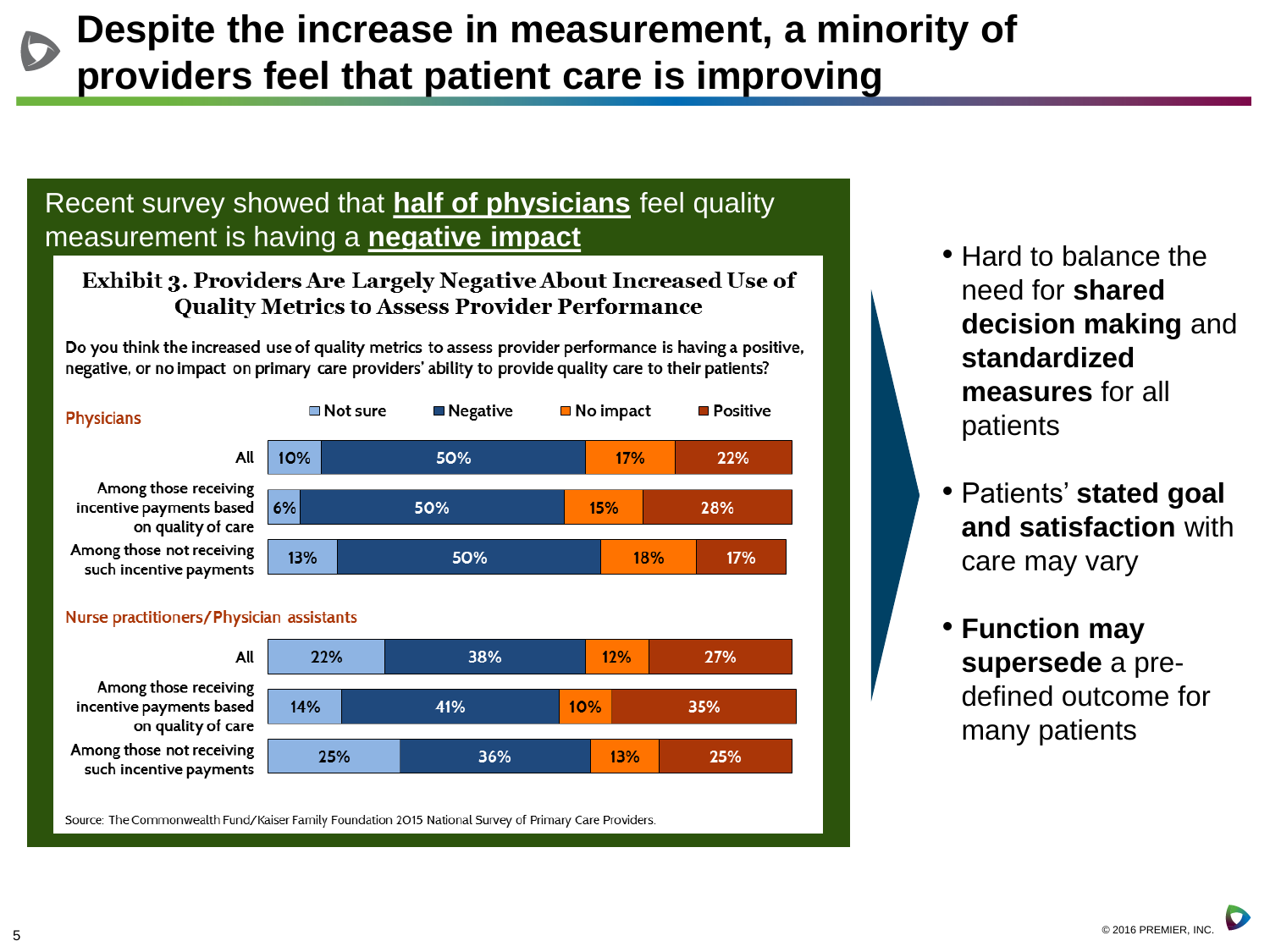# **Advanced measures framework**

|                                 |  |                                                                                      |                                                                                                                                                      | <b>Drivers</b>                                                                                                                                                                                                             |                                                                                                                                                |
|---------------------------------|--|--------------------------------------------------------------------------------------|------------------------------------------------------------------------------------------------------------------------------------------------------|----------------------------------------------------------------------------------------------------------------------------------------------------------------------------------------------------------------------------|------------------------------------------------------------------------------------------------------------------------------------------------|
|                                 |  | <b>Primary</b>                                                                       | <b>Secondary</b>                                                                                                                                     | <b>Tertiary</b>                                                                                                                                                                                                            | <b>Quaternary</b>                                                                                                                              |
| Goal:<br>Value<br><b>Health</b> |  | • Healthy Days<br>(Patient reported)                                                 | • Physical<br>• Mental<br>$\cdot$ Both<br>• Other (Social)                                                                                           | Patient<br>$\cdot$ Pain<br>• Mobility<br>• Symptoms<br>• Lifestyle Risks<br>Clinical<br>• Biometrics<br>• Past medical history<br>• Outcomes (Population specific)                                                         | <b>Care Delivery</b><br>Processes<br>• Disease-specific<br>• Care model<br>• Care paths<br>• Transitions of care                               |
| Experience                      |  | <b>Overall patient</b><br>experience                                                 | • Satisfaction<br>• Confidence (self)<br>• Confidence (care<br>team)                                                                                 | • Setting-specific surveys<br>• Provider-specific surveys<br>• Disease-specific surveys                                                                                                                                    | Patient<br>$\bullet$<br>engagement/<br>activation<br><b>Provider culture</b>                                                                   |
| <b>Expenditures</b>             |  | • Health delivery<br>expenditures<br>• Non-HC delivery<br>cost (opportunity<br>cost) | • Payor<br>• Patient and lost<br>wages<br>• Productivity<br>• Absenteeism<br>• Employer-<br>sponsor health<br>programs<br>- Wellness<br>- Incentives | • Admissions<br>$\cdot$ ER visits<br>• Provider costs<br>• Rx cost/utilization<br>• Post-acute care<br>• Utilization<br>- Diagnoses<br>- Procedures<br>- Surgery<br>• Home health network (Primary<br>care)<br>- Care team | • Disease specific<br>cost of care<br>• Focused measures<br>of waste and<br>overuse<br>• Focused measures<br>of harm and<br>treatment failures |